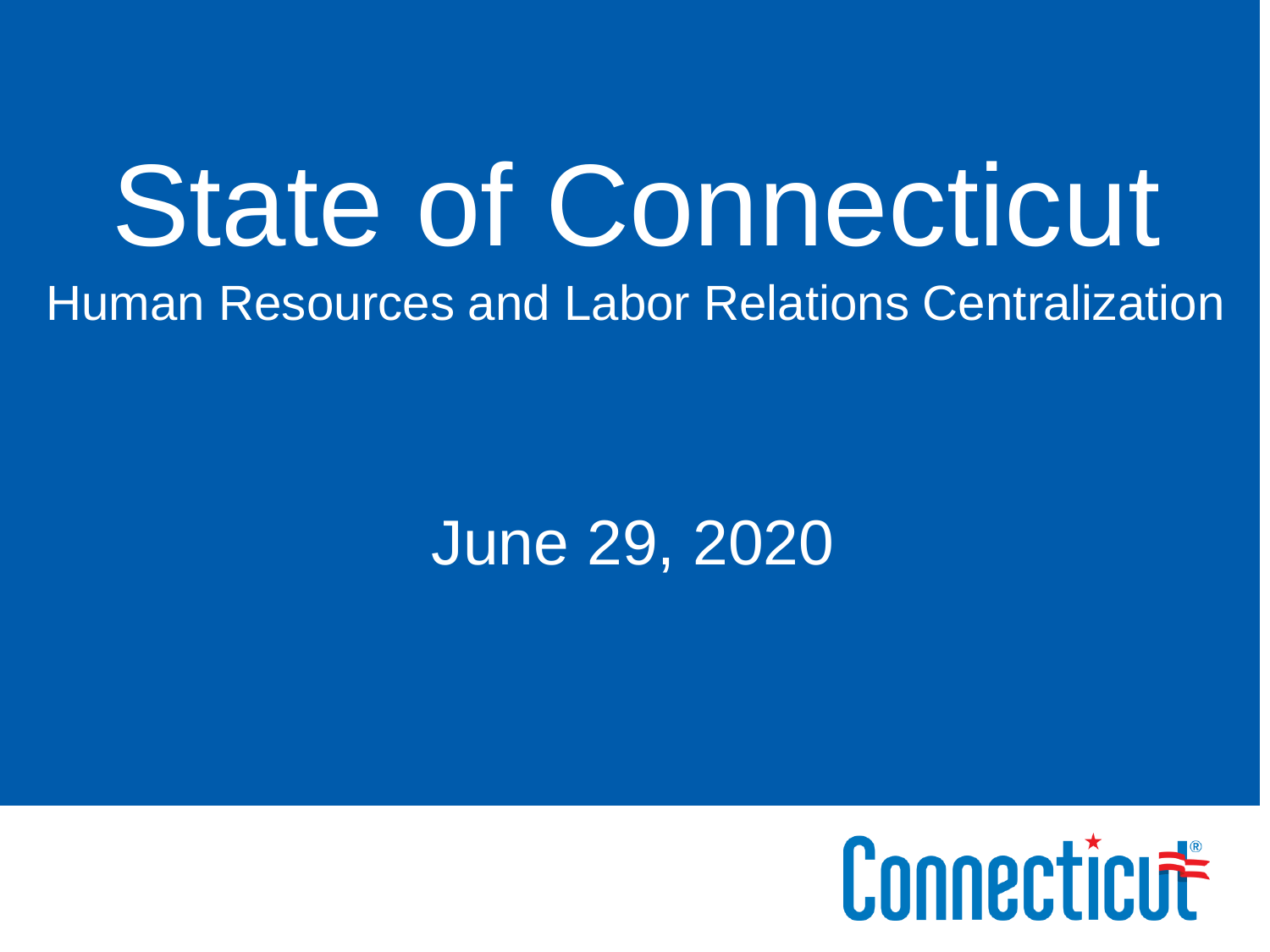#### Why Centralize Human Resources and Labor Relations

- <u>The Lamont/Bysiewicz Administration sees a great opportunity to re-shape State</u> [government operations in ways that deliver services in a more contemporary and cost](https://www.theday.com/article/20190226/NWS01/190229549)  effective fashion for Connecticut's citizens.
- Human Resources and Labor Relations have experienced significant positive change in the private sector and within other public sector employers via centralization.
- Centralization creates the appropriate environment for more specialization within the different functional areas.
- More specialization drives better performance and attainment of professional excellence through greater productivity, speed, and quality of services, improved pace of innovation, and an overall reduction of risk through greater consistency and reliability.
- Centralized Labor Relations administration establishes an environment for shared ideas and the delivery of broader solutions to issues impacting the organizations that serve Connecticut residents.
- Announcing this initiative now gives the State the necessary guidance and support to begin more detailed operational planning that will ensure a smooth transition for all affected employees and stakeholders.

# Connecticut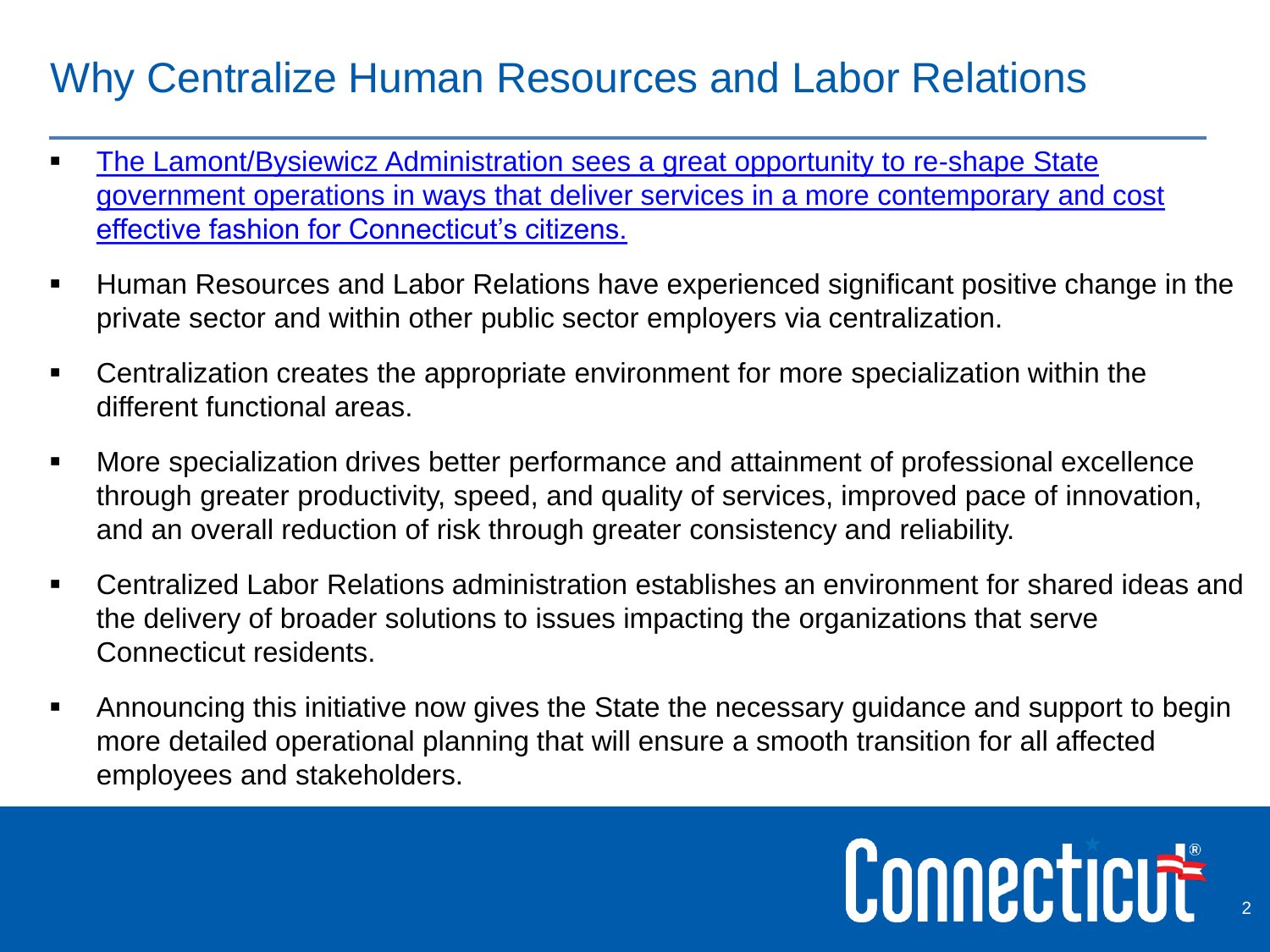### Accomplishments Since July 2019

- Administration announced initiative on July 31.
- Executive Order and FAQs publicized.
- Finalized a detailed multi-year financial plan aimed at delivering the best possible services at the lowest possible cost that is presently under review.
- Finalized and published the necessary job classes to support the proposed structure.
- Finalized an IT Investment Program application and received Capital Funds that enable the physical centralization of operations and provides automation for manual, repetitive tasks. A key aspect of this application is the State's pursuit of a Human Resources Service Delivery System that will 1) digitize HR records to enable online file maintenance and use from any location and 2) provide case management functionality so that work can be consistently and efficiently routed in accordance with future workflows.
- Began the internal facilities work and property coordination necessary to move the Human Resources employees identified to move to 450 Columbus Blvd.
- Conducted an Agency Labor Relations service delivery inventory to create a baseline for consolidation planning initiatives and Lean events.
- Initiated joint Human Resources and Labor Relations touch point meetings with all Agency Heads and leadership teams to discuss the project status and individual agency challenges.
- Conducted selection process for Human Resources and Labor Relations leadership roles.
- Selection processes ongoing for many Human Resources and Labor Relations roles.
- Began IT projects for Human Resources Service Delivery System and Artificial Intelligence (AI) for shortlisting of job applications.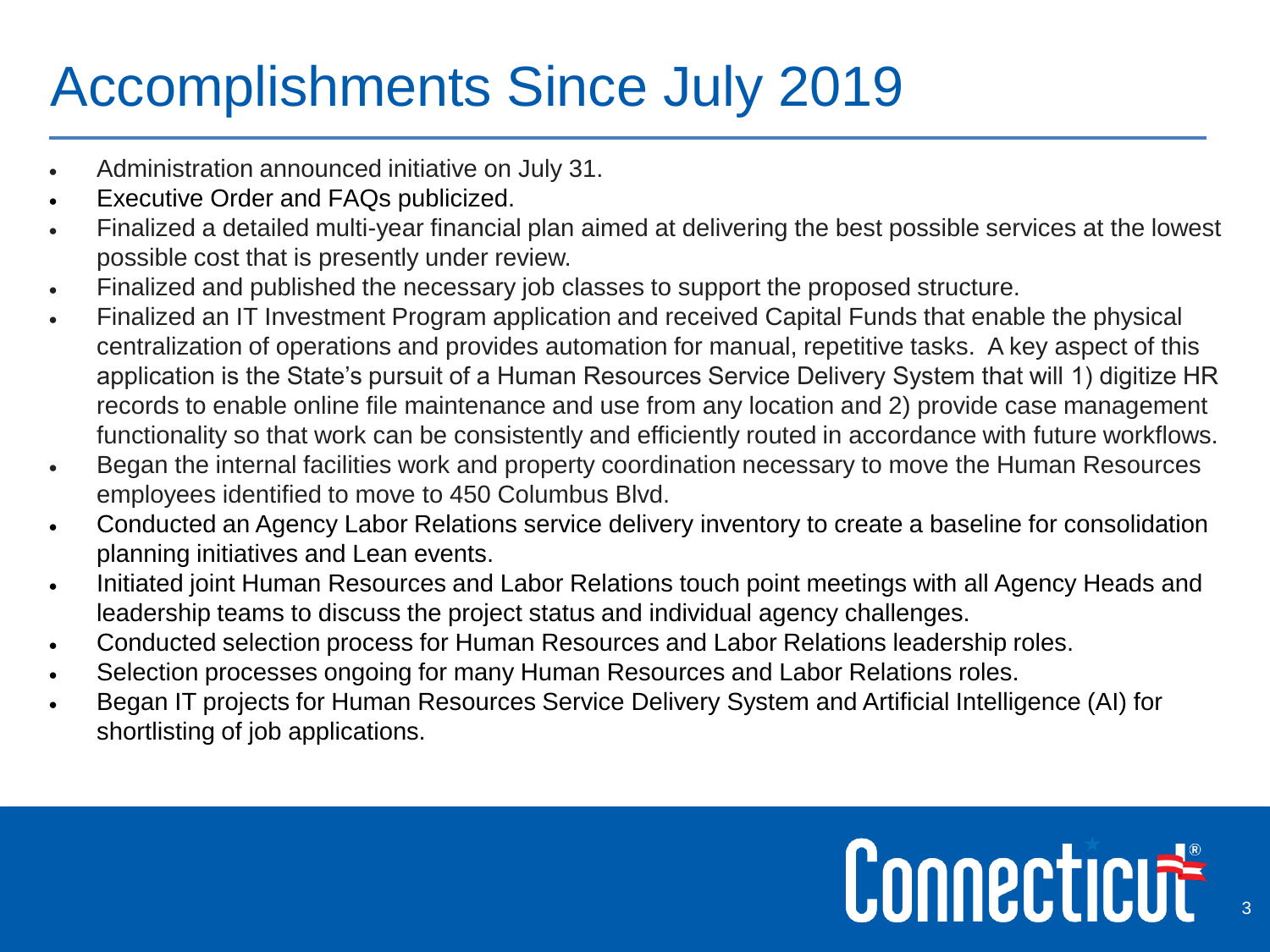#### Structure - Overview

DAS and OPM are planning to reorganize the State of Connecticut's Human Resources and Labor Relations operations into a contemporary structure. By doing so the State will achieve higher economies of scale, more consistent standards and control, and a critical mass of competencies, while also having the flexibility and mobility to respond to agency needs onsite.

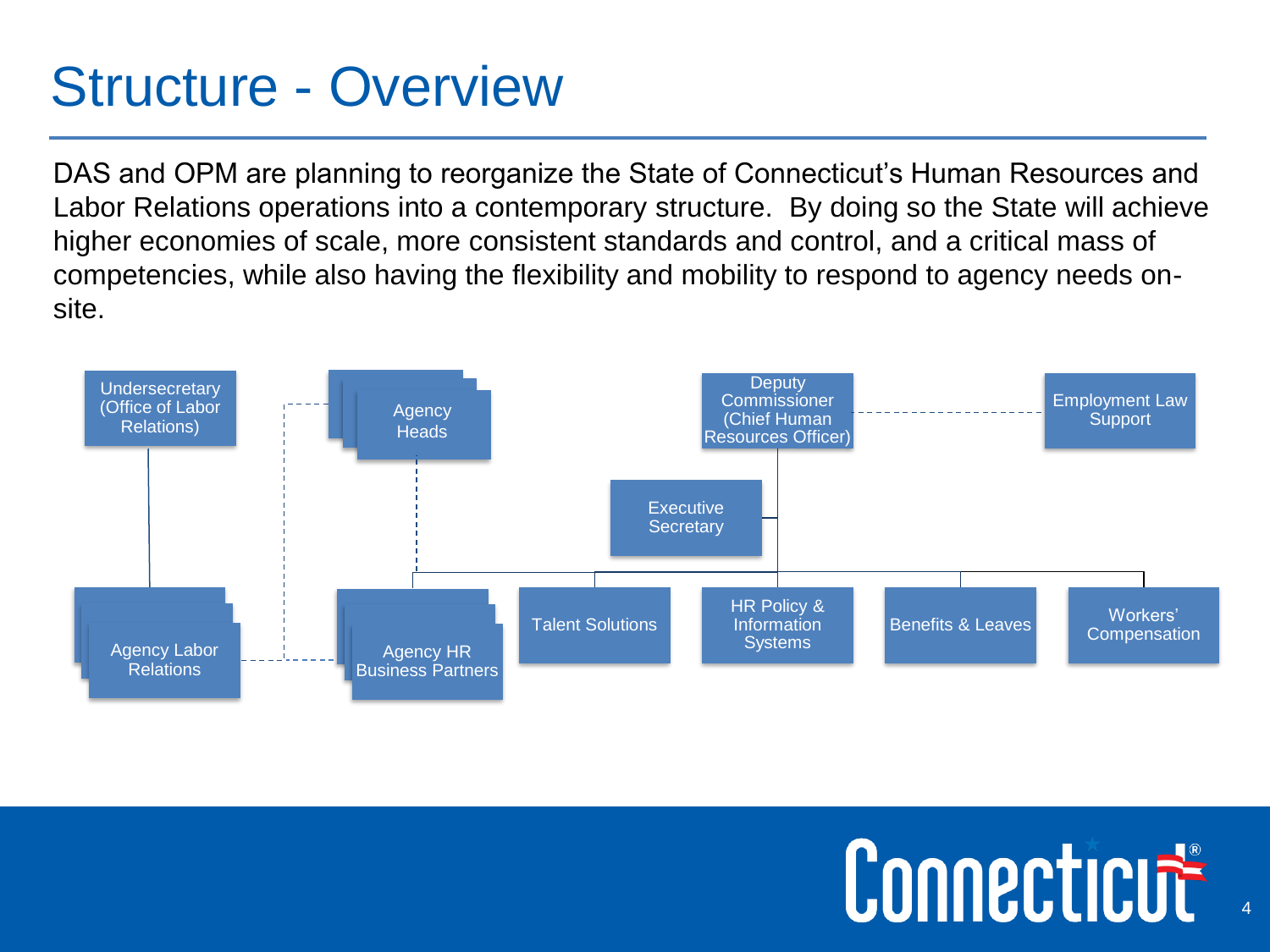#### Office of Labor Relations

OPM is planning to reorganize the State of Connecticut's Labor Relations function into 2 distinct units providing both statewide and agency specific services. Through this system the State will achieve efficiencies by standardizing practices, addressing organizational issues earlier to avoid costly appeals and through more consistent labor relations services. A centralized labor relations service delivery model will provide opportunities to deploy resources in a more coordinated fashion to address specific agency needs.



### Connecticut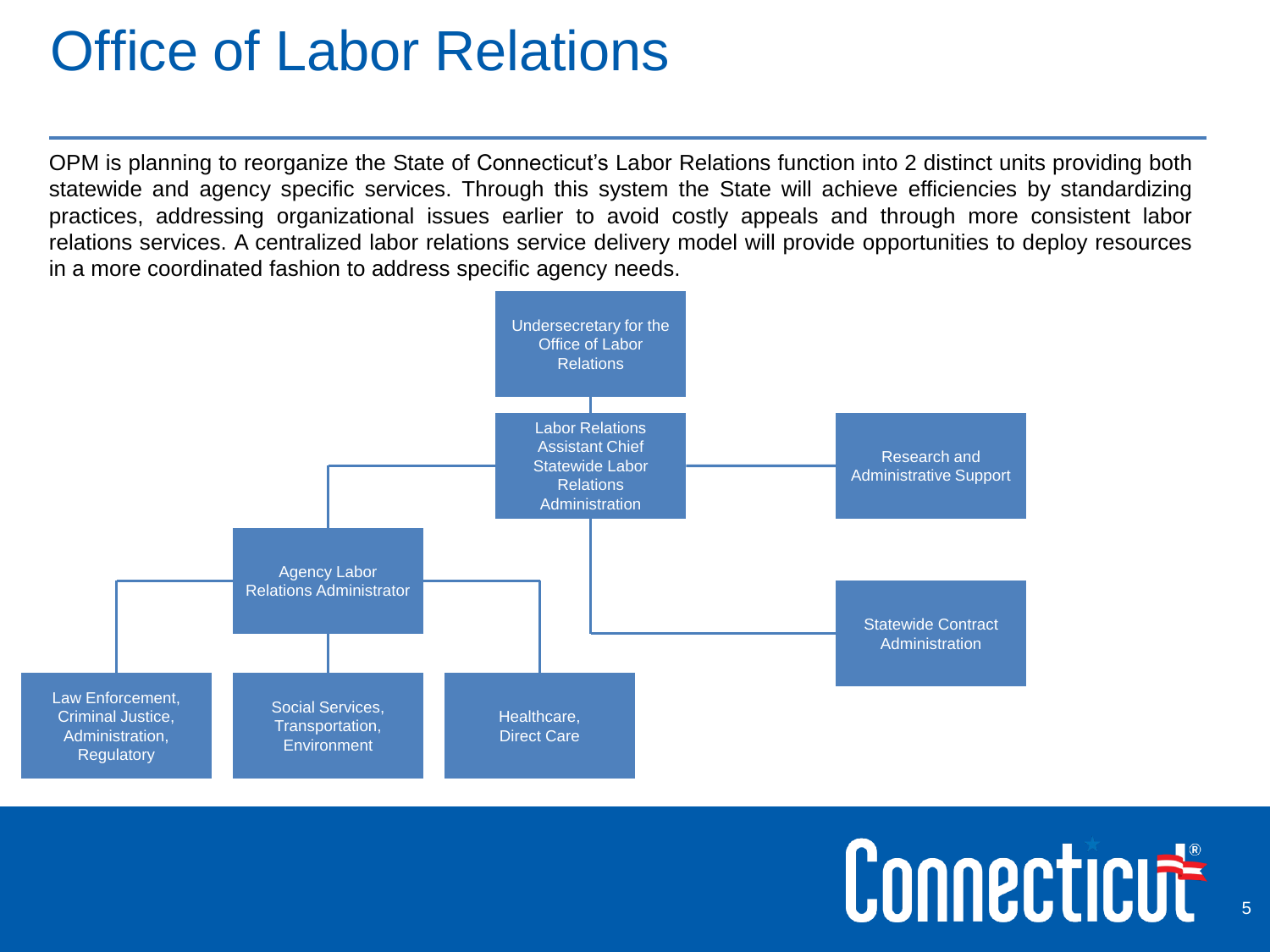### Agency Human Resources Business Partners

This functional unit will be primarily focused on supporting agency leadership with organizational design, corresponding position management, handling classification grievances, properly implementing mandatory rights associated with filling approved positions, the selection and onboarding of qualified applicants/employees, and handling various employee inquiries and issues.



Partners **Each in-scope agency** will have an HR Business Partner who will lead a team of HR **Generalists**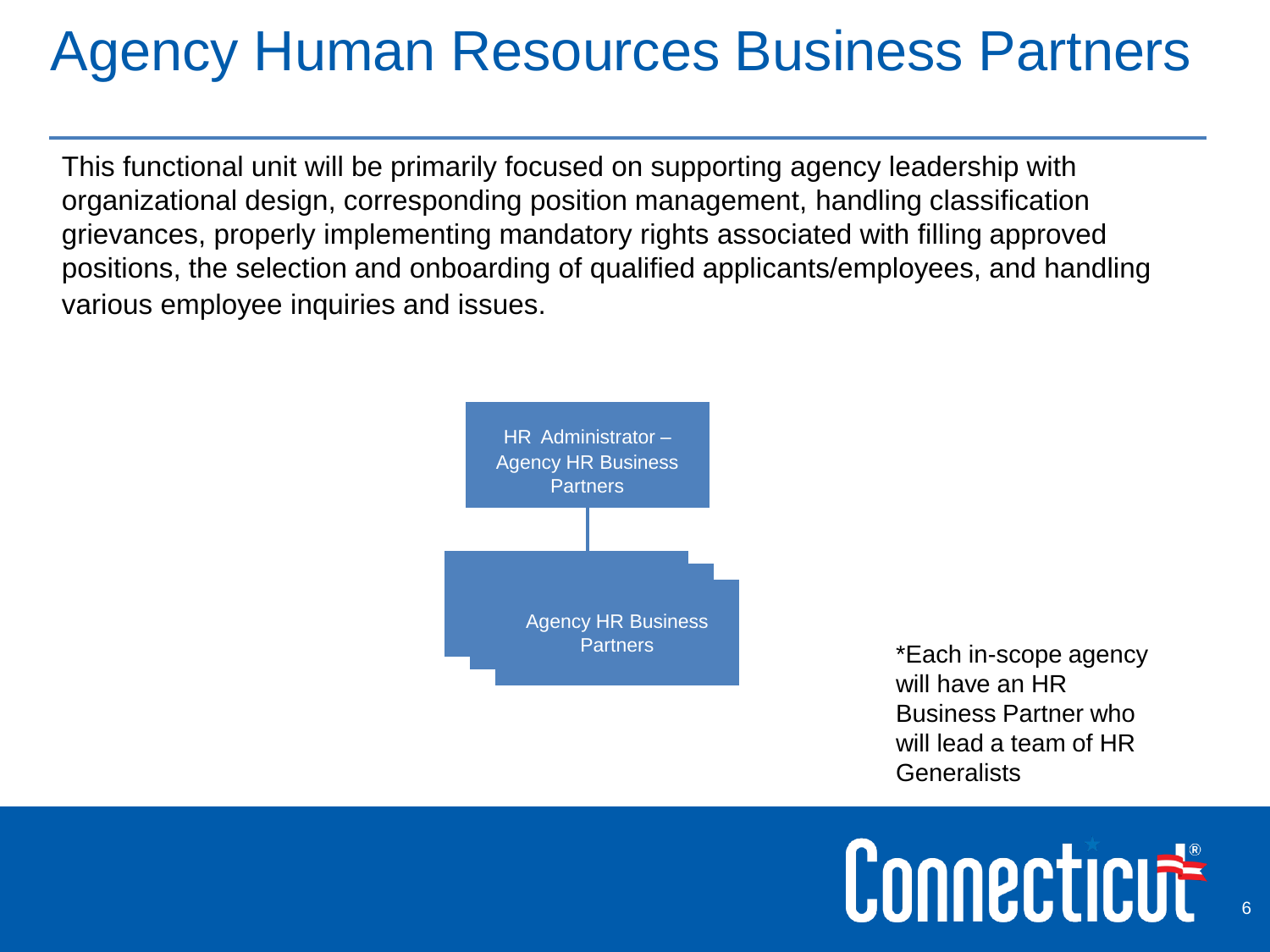### Talent Solutions

This functional area will be responsible for the State Executive Branch's overall talent acquisition strategy, the recruitment and examination (to include shortlisting) of job applicants, the administration of statutory and negotiated job placement rights, the classification and compensation system, and the coordination and development of statewide learning programs.



## Connecticut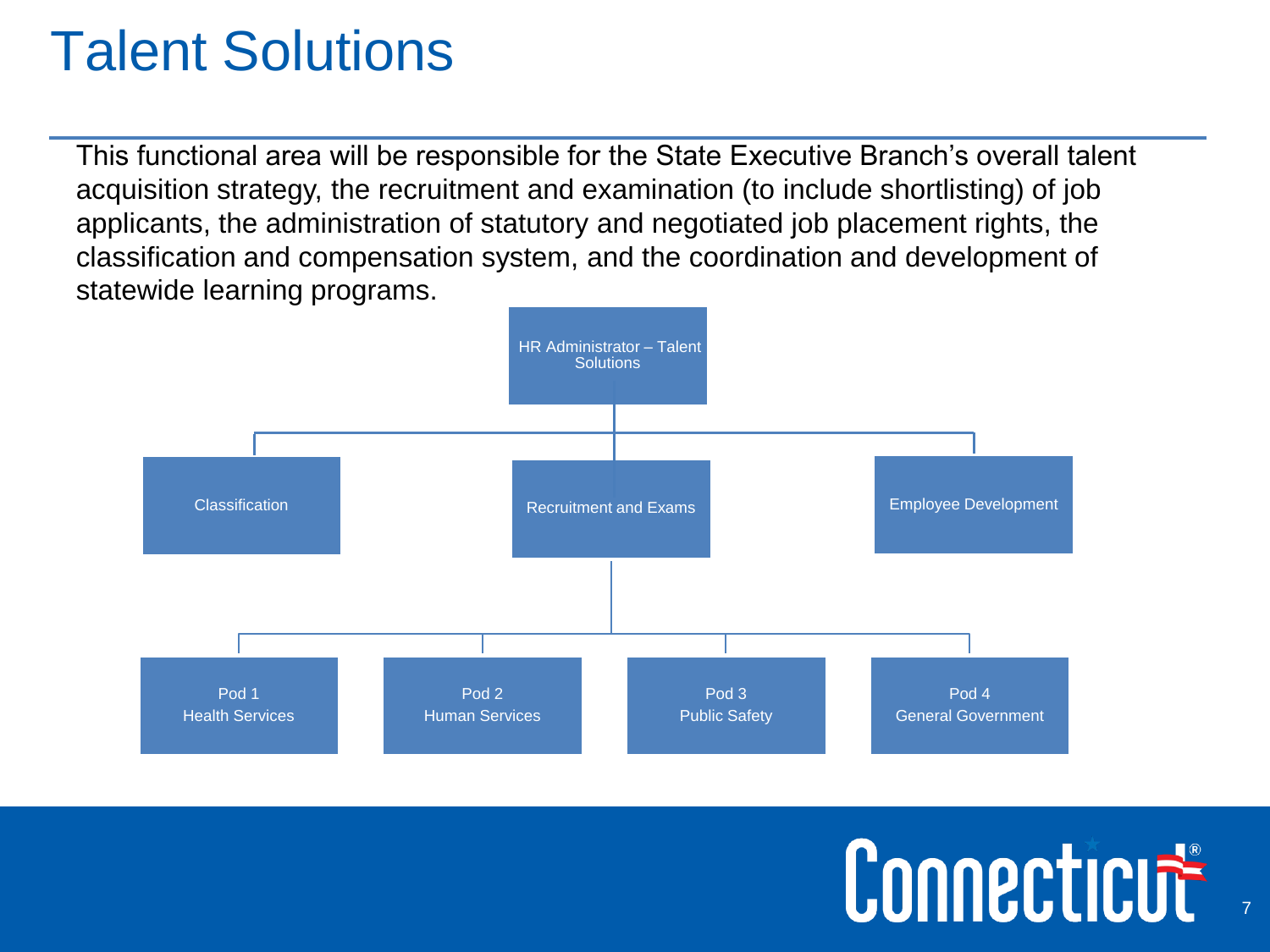### HR Policy and Information Systems

This functional area will be responsible for the State Executive Branch's administration of Ch. 67 of the CGS and other authorities governing terms and conditions of State employment and supporting HR Information systems.

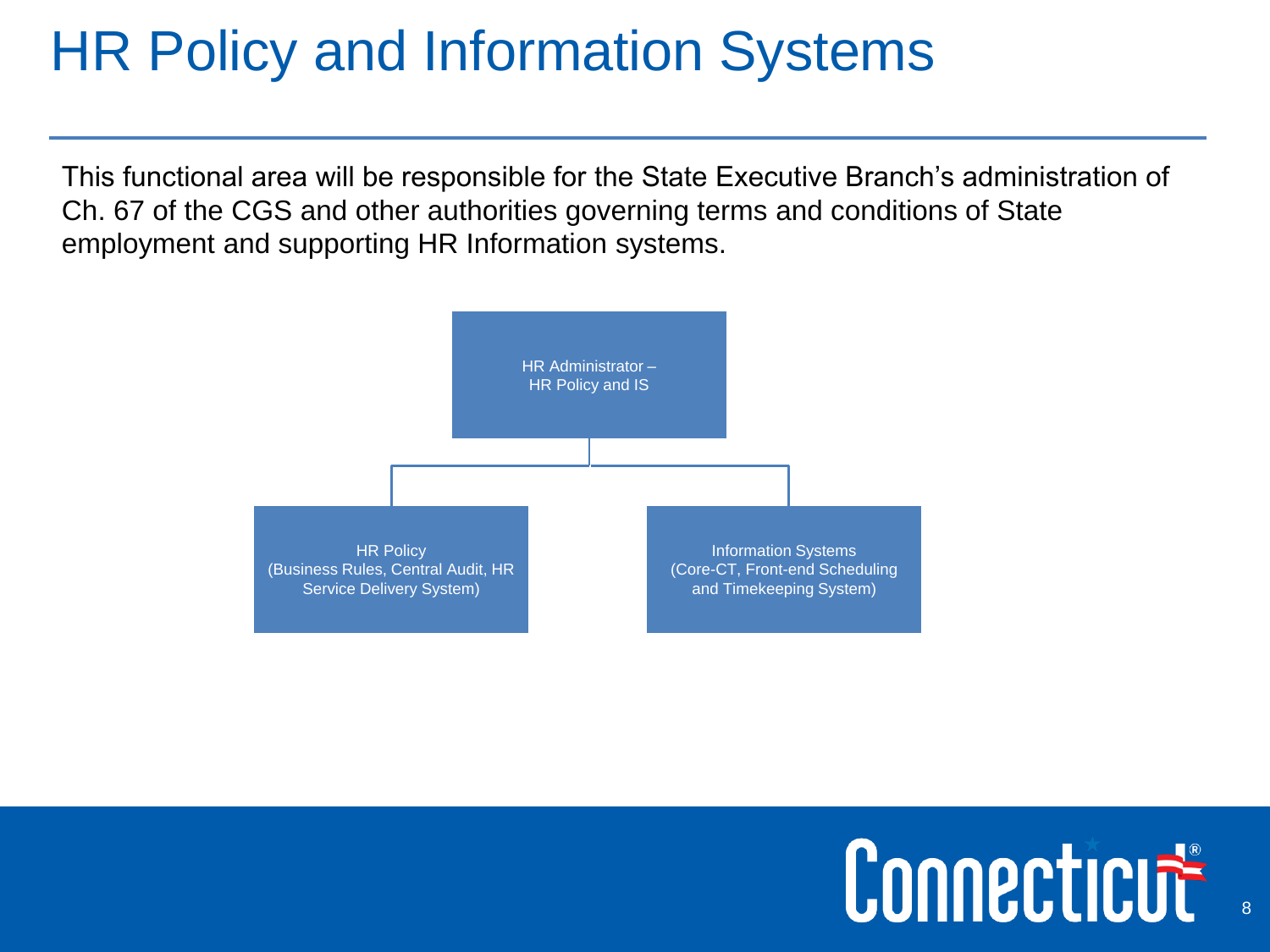#### Benefits & Leaves

This functional area will primarily be responsible for providing assistance to employees in areas of leaves (e.g., family, medical, military), ADA accommodations and retirements.

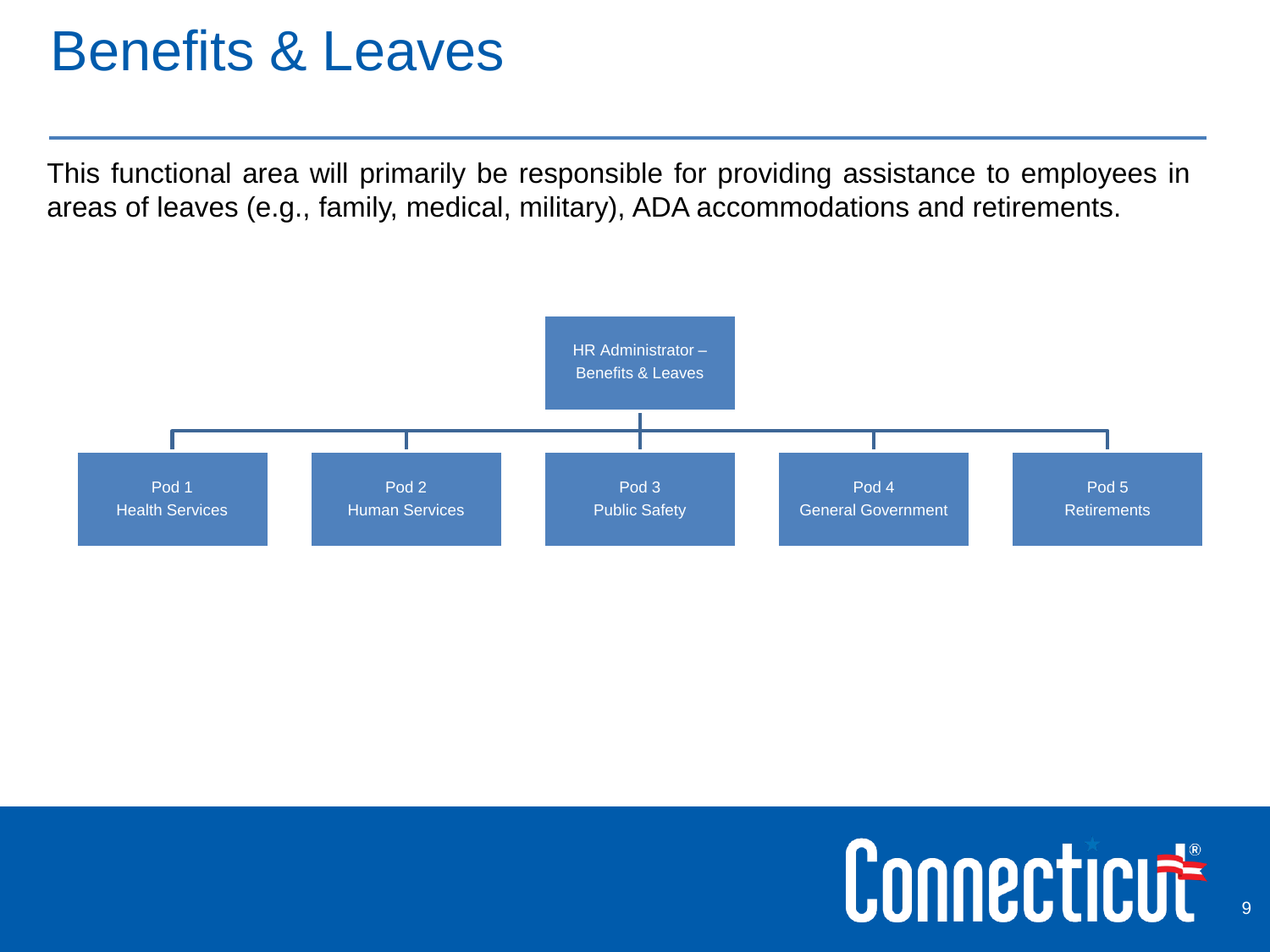### Workers' Compensation

This functional area will be responsible for the administration of the State of Connecticut's Workers' Compensation program. This will also include oversight of the Third Party Administrator and ensures compliance.

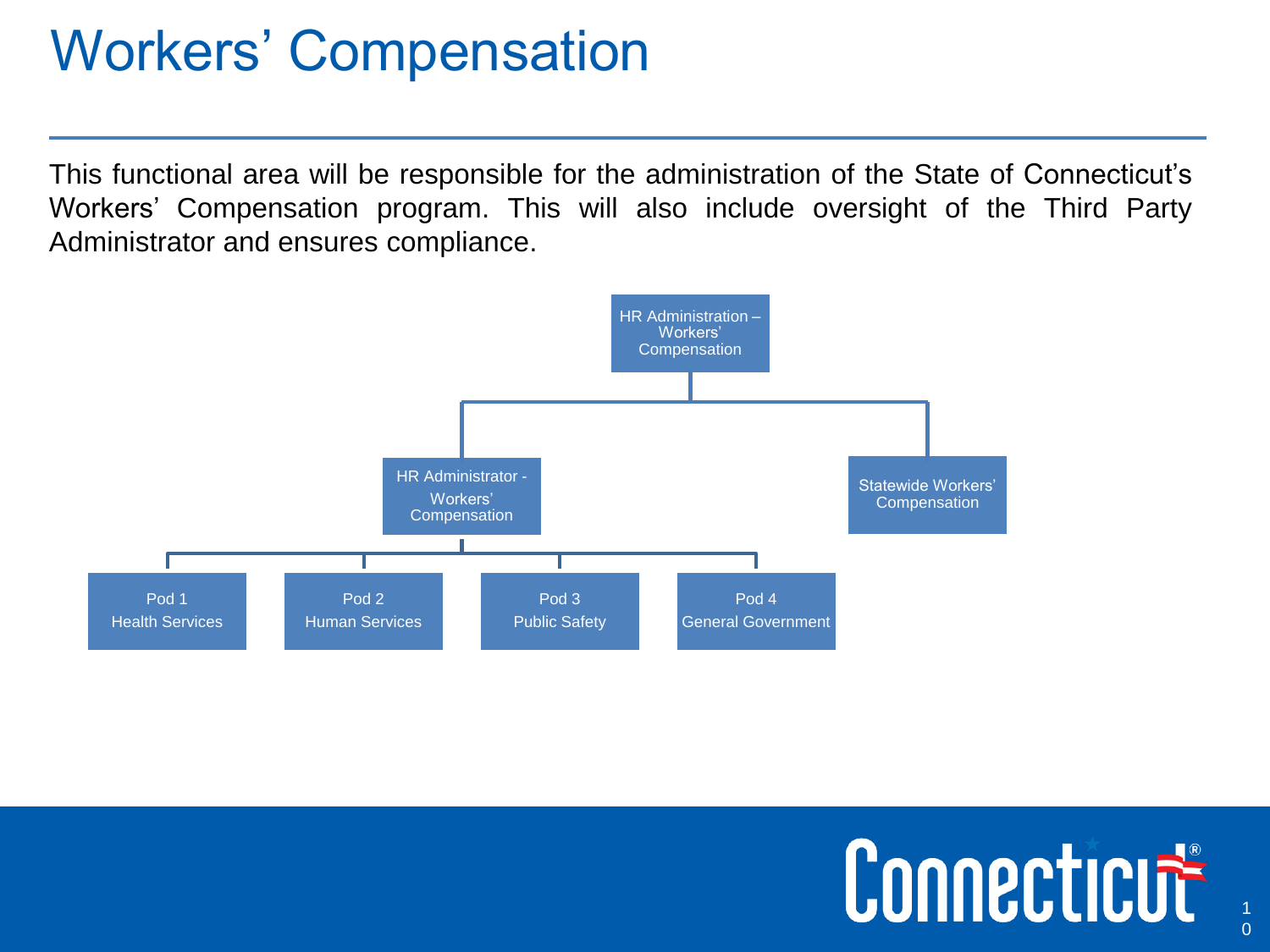### Structure Details (1 of 4)

| <b>Functional</b><br><b>Area</b> | <b>Service</b><br><b>Focus</b>                                                  | <b>Purpose</b>                                                                                                                                                                                                                           | <b>Example</b><br><b>Duties</b>                                                                                                                                                                                                                                                                                                                                                                                                                                                                                                                                                                                               | <b>Primary</b><br><b>Customers</b>                                                         |
|----------------------------------|---------------------------------------------------------------------------------|------------------------------------------------------------------------------------------------------------------------------------------------------------------------------------------------------------------------------------------|-------------------------------------------------------------------------------------------------------------------------------------------------------------------------------------------------------------------------------------------------------------------------------------------------------------------------------------------------------------------------------------------------------------------------------------------------------------------------------------------------------------------------------------------------------------------------------------------------------------------------------|--------------------------------------------------------------------------------------------|
| <b>Agency Labor Relations</b>    | On-site delivery<br>$\bullet$<br>Planning<br>Strategy                           | Serve as Agency Heads' on-<br>site labor relations subject<br>matter experts                                                                                                                                                             | CBA administration<br>$\bullet$<br>Investigations<br>Represented employee<br>$\bullet$<br>counseling/discipline<br>Performance management<br>$\bullet$<br>Grievances<br>Labor management<br>$\bullet$<br>committees<br>Collective bargaining support<br>$\bullet$<br>Supervisor/Manager training                                                                                                                                                                                                                                                                                                                              | Agency Leadership<br>$\bullet$<br>Employees                                                |
| <b>Statewide Labor Relations</b> | Enterprise<br><b>Central Delivery</b><br>Planning<br>$\bullet$<br>Strategy<br>٠ | Negotiate and administer<br>$\bullet$<br>collective bargaining<br>agreements; advise Agency<br><b>Heads and HR Business</b><br>Partners on complex HR/Labor<br>Relations matters; represent<br>the State of CT in formal<br>proceedings. | <b>Lead Contract Negotiation</b><br>$\bullet$<br>Teams<br>Represent the State of<br><b>Connecticut and State</b><br>Agencies:<br>Arbitrations<br>$\bullet$<br>State Labor Board<br>$\bullet$<br><b>SBMA</b><br>In court as a<br>$\bullet$<br><b>Special Attorney</b><br>General<br><b>Employee Review</b><br>Board<br>Negotiates and drafts<br>$\bullet$<br>settlement agreements<br>Researches and drafts:<br><b>Briefs</b><br>$\bullet$<br><b>Position Papers</b><br>Policies, Official<br>Memoranda,<br>Procedures<br><b>Administers Statewide</b><br>$\bullet$<br>bumping and layoff<br>Develops and conducts<br>training | Secretary of OPM<br>$\bullet$<br>Agency Heads<br><b>HR Business Partners</b><br><b>DAS</b> |
|                                  |                                                                                 |                                                                                                                                                                                                                                          |                                                                                                                                                                                                                                                                                                                                                                                                                                                                                                                                                                                                                               | Connecticut                                                                                |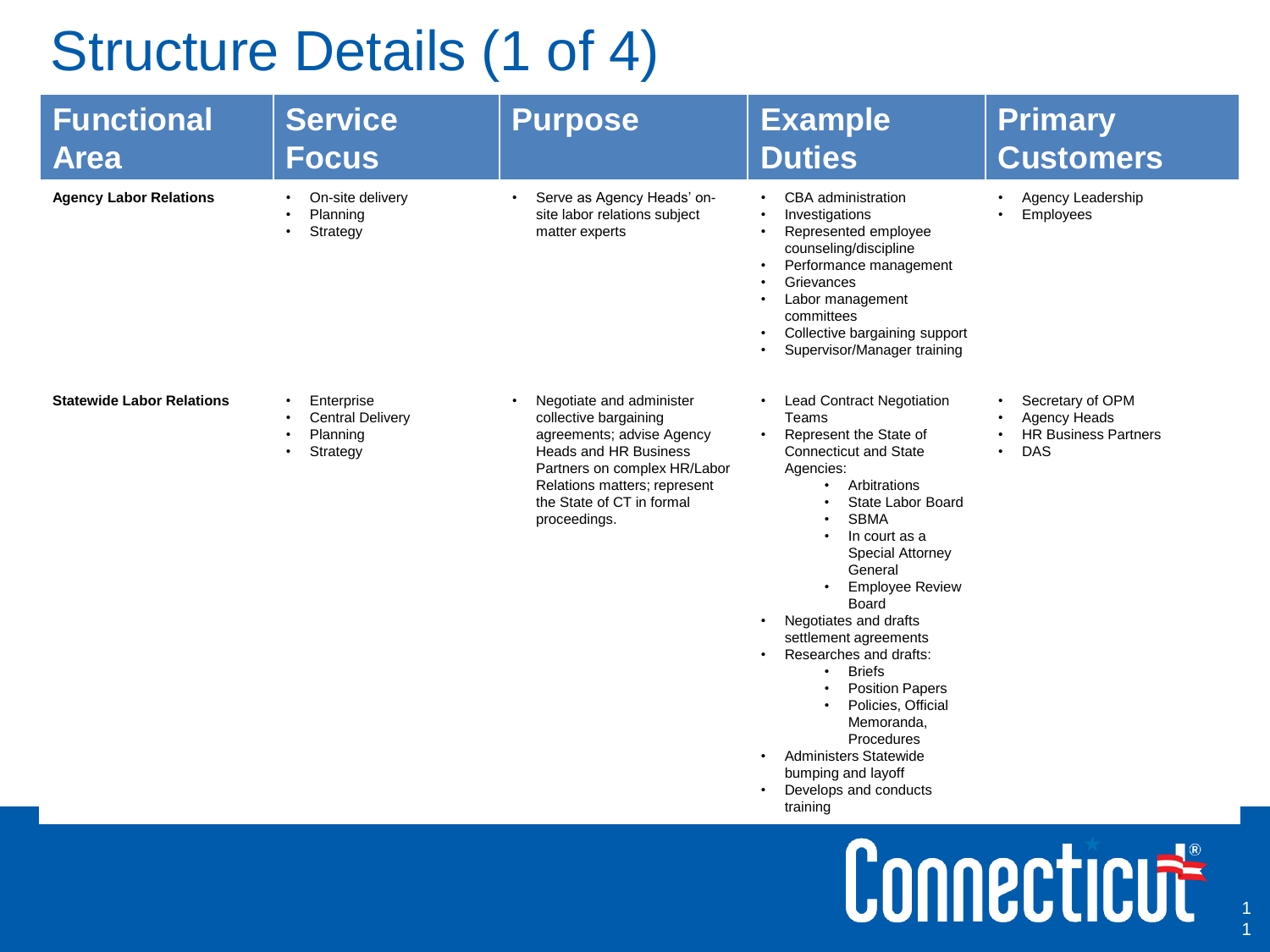### Structure Details (2 of 4)

| <b>Functional</b>                  | <b>Service</b>                           | <b>Purpose</b>                                                                      | <b>Example</b>                                                                                                                                                                                                                                                                                                                                                            | <b>Primary</b>                              |
|------------------------------------|------------------------------------------|-------------------------------------------------------------------------------------|---------------------------------------------------------------------------------------------------------------------------------------------------------------------------------------------------------------------------------------------------------------------------------------------------------------------------------------------------------------------------|---------------------------------------------|
| <b>Area</b>                        | <b>Focus</b>                             |                                                                                     | <b>Duties</b>                                                                                                                                                                                                                                                                                                                                                             | <b>Customers</b>                            |
| <b>Agency HR Business Partners</b> | On-site delivery<br>Planning<br>Strategy | Serve as Agency Heads'<br>on-site human resources<br>strategic partner (generalist) | Agency partnership<br>$\bullet$<br>Functional area liaison<br>Leadership and employee<br>$\bullet$<br>advising<br>Organizational design<br>Workforce management and<br>planning<br>Position management<br>$\bullet$<br><b>Classification grievances</b><br>(Agency level)<br>Clearing mandatory lists<br>Selection and<br>٠<br>hiring/onboarding<br>Training coordination | Agency Leadership<br>$\bullet$<br>Employees |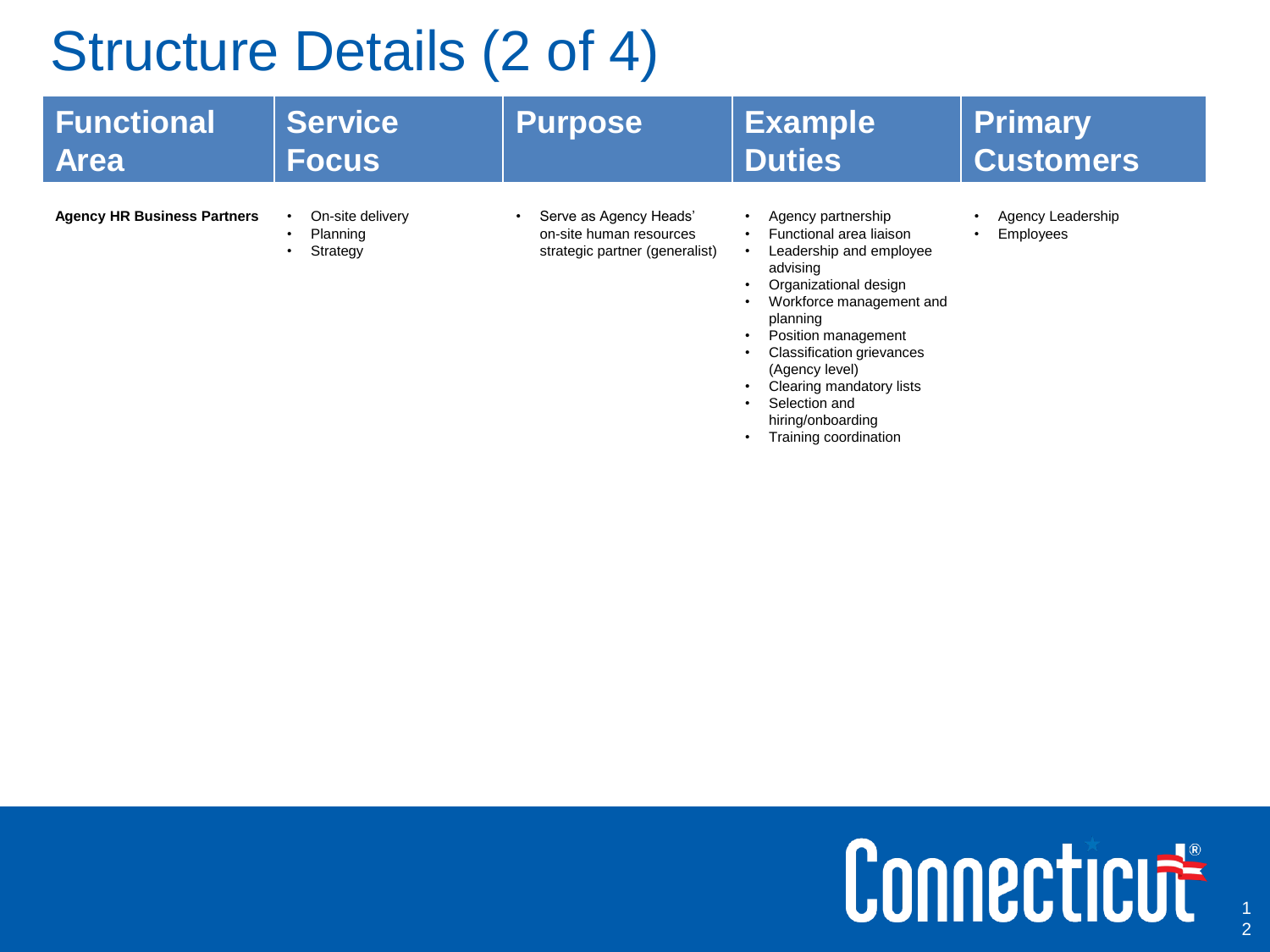### Structure Details (3 of 4)

| <b>Functional</b><br><b>Area</b> | <b>Service</b><br><b>Focus</b>                         | <b>Purpose</b>                                                                                                                                                                             | <b>Example</b><br><b>Duties</b>                                                                                                                                                                                                                                                                                                                                                                                                                                                                                                                                                                                                                   | <b>Primary</b><br><b>Customers</b>               |
|----------------------------------|--------------------------------------------------------|--------------------------------------------------------------------------------------------------------------------------------------------------------------------------------------------|---------------------------------------------------------------------------------------------------------------------------------------------------------------------------------------------------------------------------------------------------------------------------------------------------------------------------------------------------------------------------------------------------------------------------------------------------------------------------------------------------------------------------------------------------------------------------------------------------------------------------------------------------|--------------------------------------------------|
| <b>Talent Solutions</b>          | Central delivery<br>Enterprise<br>Planning<br>Strategy | Responsible for overall<br>$\bullet$<br>talent acquisition strategy,<br>vendor management,<br>system support, and<br>consistent and standardized<br>recruitment and<br>examination efforts | <b>Applicant Tracking System</b><br>• Overall administration<br>Classification<br>Job class development and<br>$\bullet$<br>maintenance<br><b>Classification grievances</b><br>$\bullet$<br>(State level)<br>Reemployment/SEBAC<br>Developing and maintaining<br>mandatory lists<br>Less Arduous Duty process<br><b>Recruitment &amp; Exams</b><br>Agency partnership<br>Digital recruiting<br><b>Employer branding</b><br>Sourcing<br>Job openings<br>Administer Appeals process<br>Certifying eligible lists<br>Eligible list shortlisting<br>Employee Development<br>Leadership development<br>Other training coordination<br>Future LMS admin | <b>Agency HR Business Partners</b><br>Applicants |
|                                  |                                                        |                                                                                                                                                                                            |                                                                                                                                                                                                                                                                                                                                                                                                                                                                                                                                                                                                                                                   | Connecticut                                      |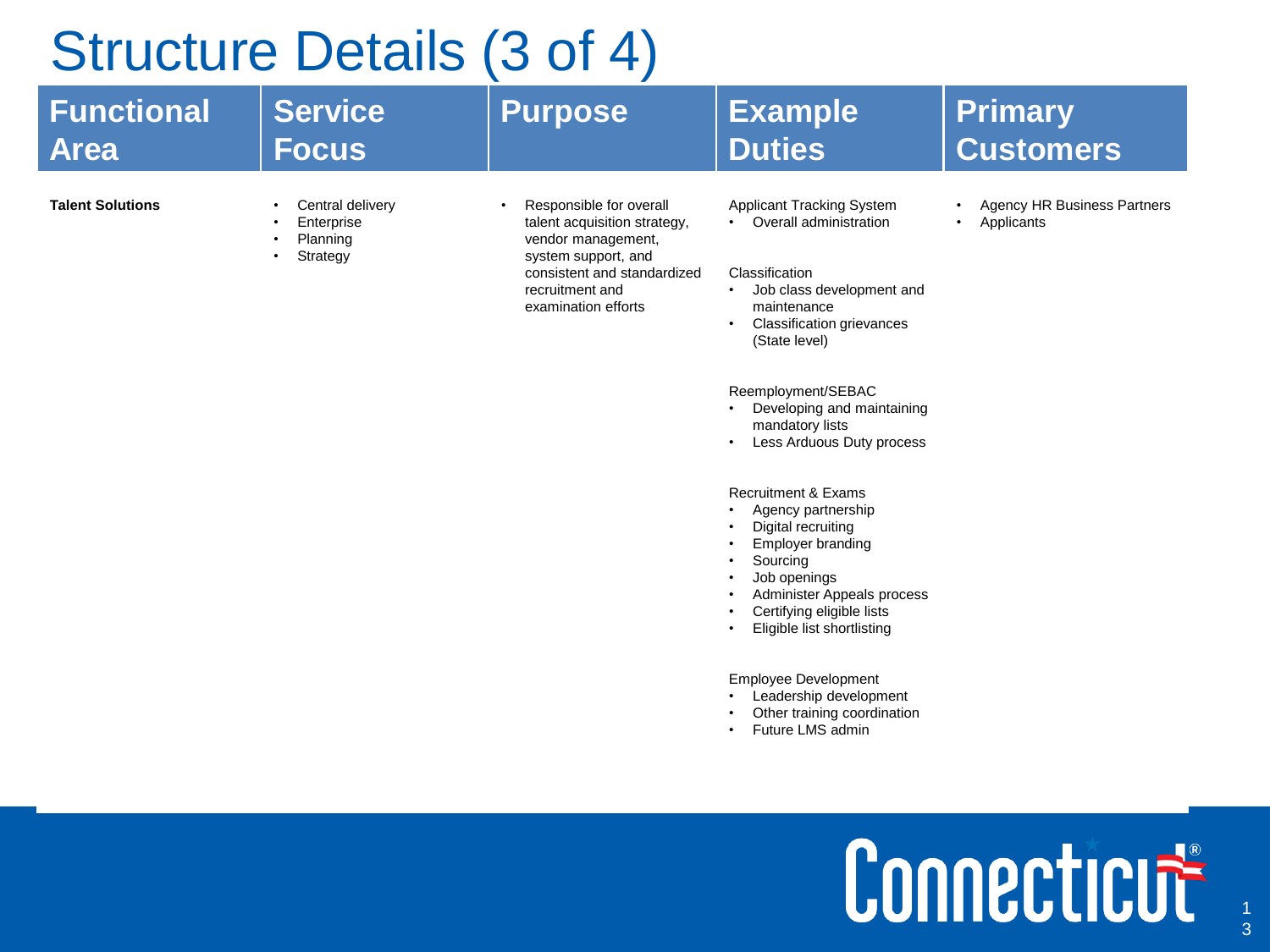### Structure Details (4 of 4)

| <b>Functional</b><br><b>Area</b>                     | <b>Service</b><br><b>Focus</b>                   | <b>Purpose</b>                                                                                                        | <b>Example</b><br><b>Duties</b>                                                                                                                                                                                                                   | <b>Primary</b><br><b>Customers</b>                                                |
|------------------------------------------------------|--------------------------------------------------|-----------------------------------------------------------------------------------------------------------------------|---------------------------------------------------------------------------------------------------------------------------------------------------------------------------------------------------------------------------------------------------|-----------------------------------------------------------------------------------|
| <b>HR Policy &amp; Information</b><br><b>Systems</b> | Enterprise<br>Planning<br>Strategy<br>$\bullet$  | Administers Ch. 67 of the<br>CGS and other authorities<br>governing State<br>employment and supporting<br><b>HRIS</b> | <b>Policy Compliance</b><br>Central audit<br>$\bullet$<br>Policies/procedures<br>Salary calculations<br>$\bullet$<br>Salary schedules<br>$\bullet$<br><b>HRIS</b><br>$\cdot$ Core-CT<br><b>HR Module</b><br><b>T&amp;L Module</b><br>Kronos admin | <b>Agency HR Business Partners</b>                                                |
| <b>Benefits &amp; Leaves</b>                         | Central delivery<br>$\bullet$<br>Enterprise<br>٠ | Responsible for Statewide<br>administration of leaves and<br>retirements                                              | <b>ADA</b><br>Accessibility<br>$\bullet$<br>Accommodations<br>Policy<br>٠<br><b>Complex Leaves</b><br><b>FMLA</b><br>$\bullet$<br>Other paid & unpaid leaves<br><b>USERRA</b><br><b>Retirements</b>                                               | <b>Agency HR Business Partners</b><br>Employees                                   |
| <b>Workers' Compensation</b>                         | Central delivery<br>Enterprise                   | Responsible for Statewide<br>$\bullet$<br>administration of workers'<br>compensation                                  | Claims<br>$\bullet$<br>Investigations<br>Assistance with agency<br>safety program<br>Assistance with<br>accident/injury prevention                                                                                                                | <b>Agency HR Business Partners</b><br><b>Agency Safety Designees</b><br>Employees |

• TPA oversight

4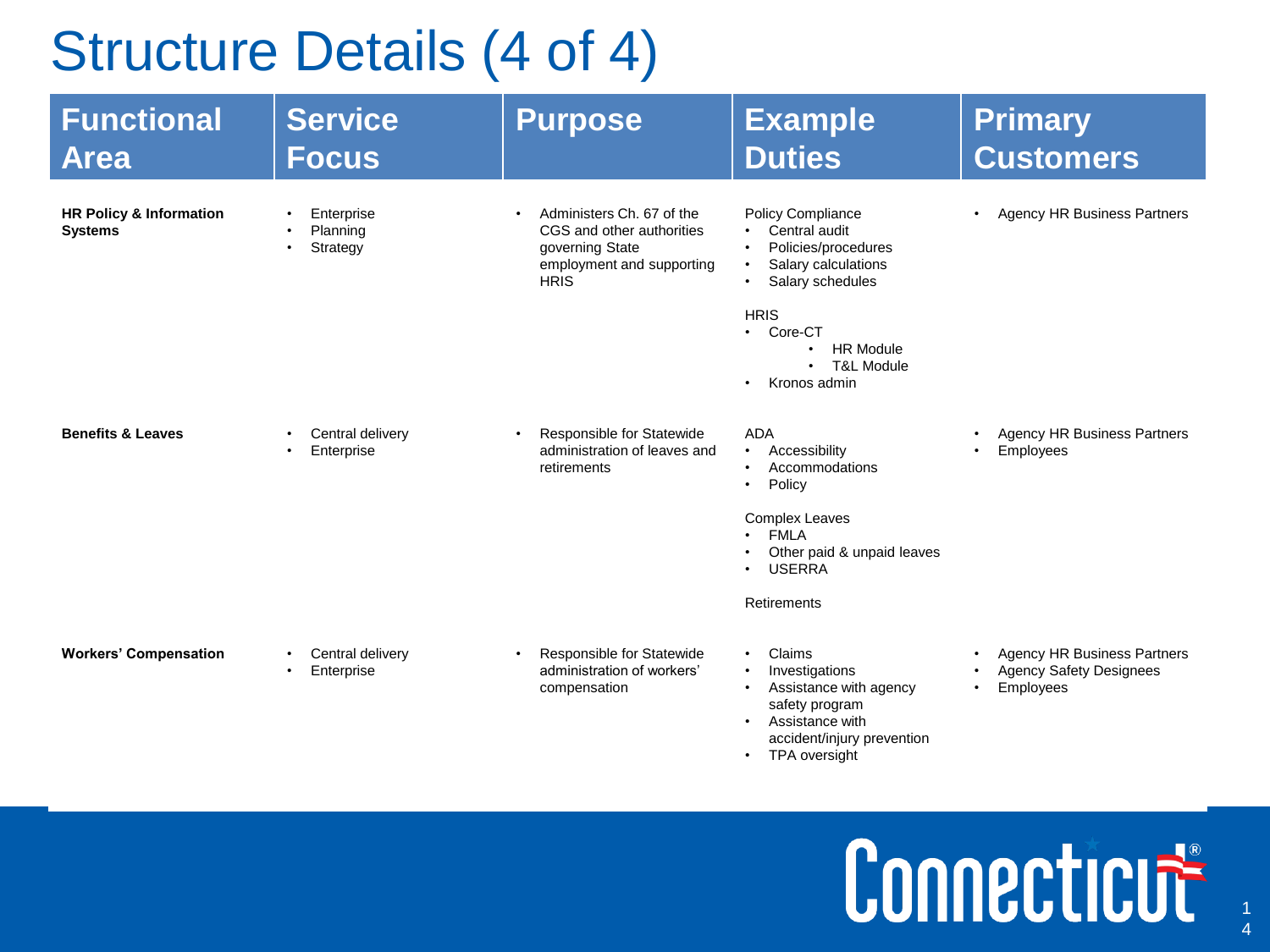### Executive Steering Committee Composition

- DAS Commissioner (Co-Chair)
- OPM Secretary (Co-Chair)
- Chief Operating Officer
- DCF Commissioner
- DADS Commissioner
- DOC Commissioner
- DPH Commissioner
- DMV Commissioner
- OEC Commissioner
- DAS Deputy Commissioner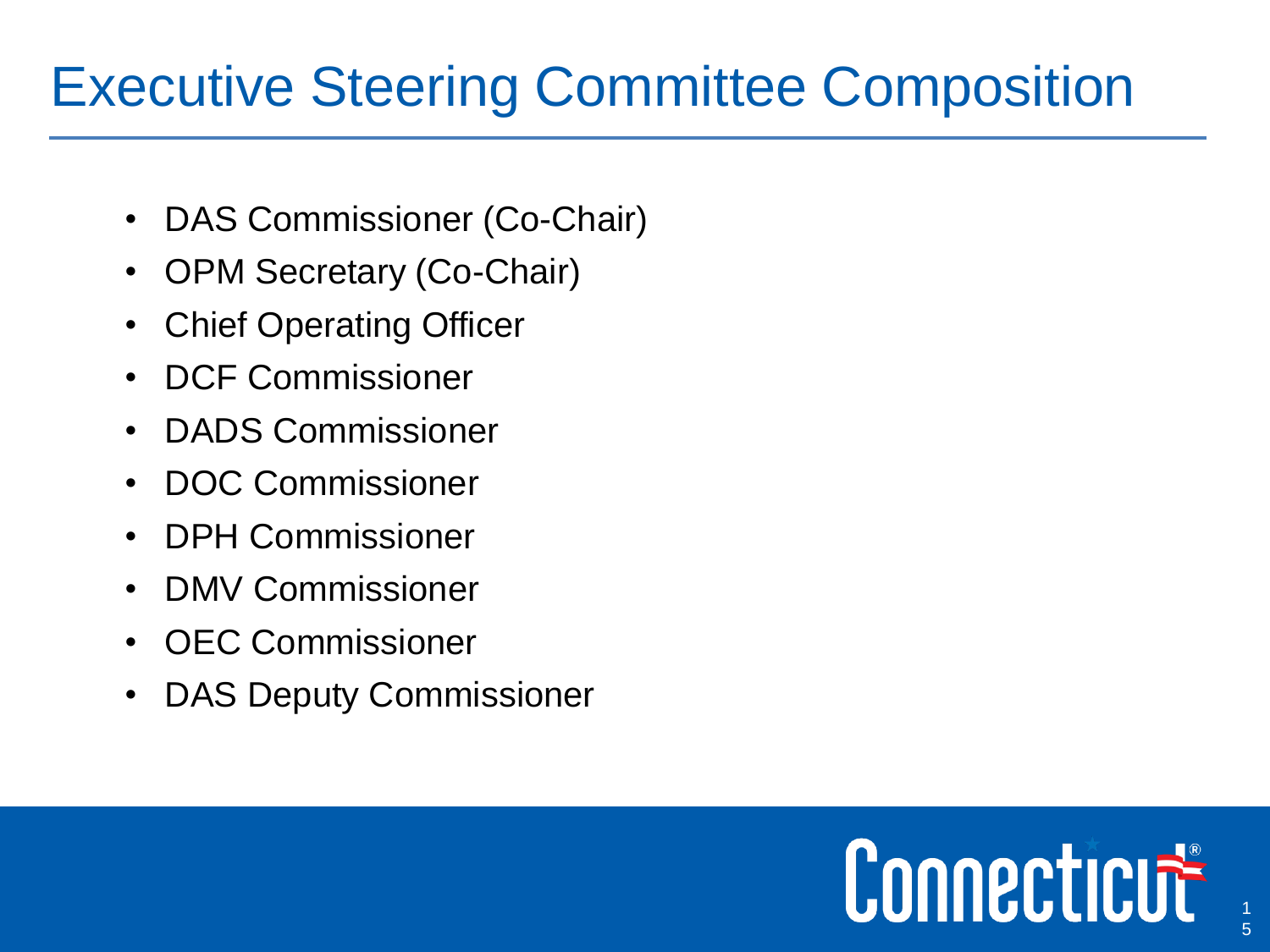### Key Technology Needs

- Expand "zero-tier" support
	- Self-Service with CORE-CT
	- HR Delivery Service platform for online personnel files, automated case management and workflows
- Artificial Intelligence (AI) for recruitment screening and shortlisting eligible lists
- JobAps Phase 3
	- AI recruiting integrations
	- Job class organization and research capability
	- Law Enforcement hiring process
- Claims/Leaves automation
- Identification and sunsetting of other legacy systems

# Connecticute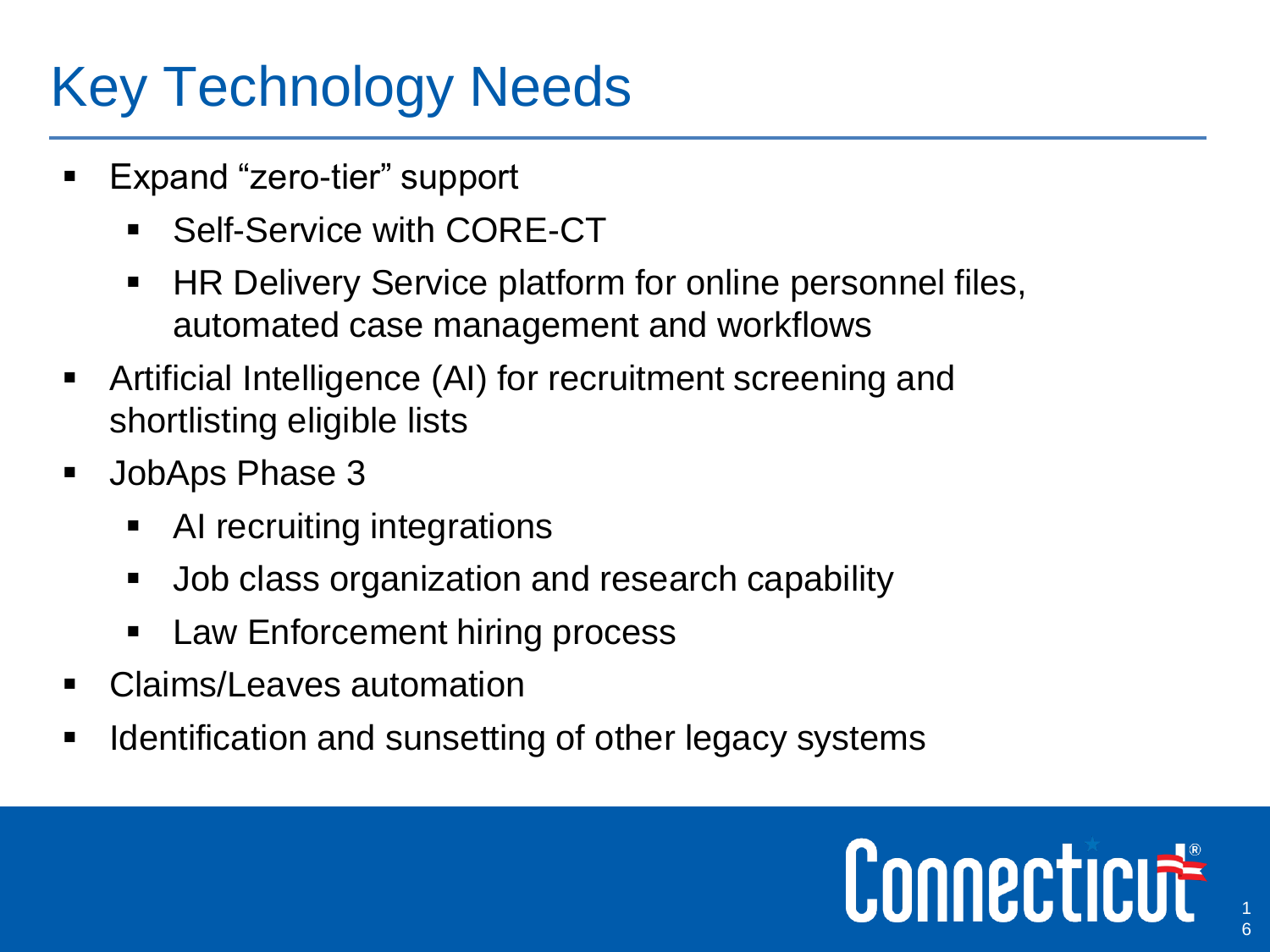#### Key Dates: November 2019 - January 2020

| <b>November 2019</b> |    |    |    |    |    |                |  |
|----------------------|----|----|----|----|----|----------------|--|
| Su                   | Mo | Tu | We | Th | Fr | Sa             |  |
|                      |    |    |    |    |    | $\overline{2}$ |  |
| 3                    | 4  | 5  | 6  |    | 8  | 9              |  |
| 10                   | 11 | 12 | 13 | 14 | 15 | 16             |  |
| 17                   | 18 | 19 | 20 | 21 | 22 | 23             |  |
| 24                   | 25 | 26 | 27 | 28 | 29 | 30             |  |
|                      |    |    |    |    |    |                |  |

#### **November 2019**

11/4 - 11/13 - Post job openings for leadership roles

11/14 - 11/29 - Selection process for leadership roles

|    | December 2019 |    |    |    |    |    |  |
|----|---------------|----|----|----|----|----|--|
| Su | Mo            | Tu | We | Th | Fr | Sa |  |
|    | 2             | З  | 4  | 5  | 6  | 7  |  |
| 8  | 9             | 10 | 11 | 12 | 13 | 14 |  |
| 15 | 16            | 17 | 18 | 19 | 20 | 21 |  |
| 22 | 23            | 24 | 25 | 26 | 27 | 28 |  |
| 29 | 30            | 31 |    |    |    |    |  |
|    |               |    |    |    |    |    |  |

#### **December 2019**

12/2 - 12/13 - Selection process for leadership roles (continued)

12/16 - 12/31 - Job offers for leadership roles made and exact start times agreed upon between losing and gaining agencies, identify needed backfills

| January 2020 |    |    |    |                |    |    |  |
|--------------|----|----|----|----------------|----|----|--|
| Su           | Mo | Tu | We | Th             | Fr | Sa |  |
|              |    |    |    | $\overline{2}$ | 3  |    |  |
| 5            | 6  |    | 8  | 9              | 10 | 11 |  |
| 12           | 13 | 14 | 15 | 16             | 17 | 18 |  |
| 19           | 20 | 21 | 22 | 23             | 24 | 25 |  |
| 26           | 27 | 28 | 29 | 30             | 31 |    |  |
|              |    |    |    |                |    |    |  |

#### **January 2020**

1/6 - 1/09 - Functional area teams initial meeting

1/10 - Joint OLR/HR Leadership meeting

1/13 - 1/31 - Planning events held to establish new operating procedures

Transition affected employees to new job classes, as needed

\*Any needed backfilling of vacancies created by leadership hires and filling of new management positions will commence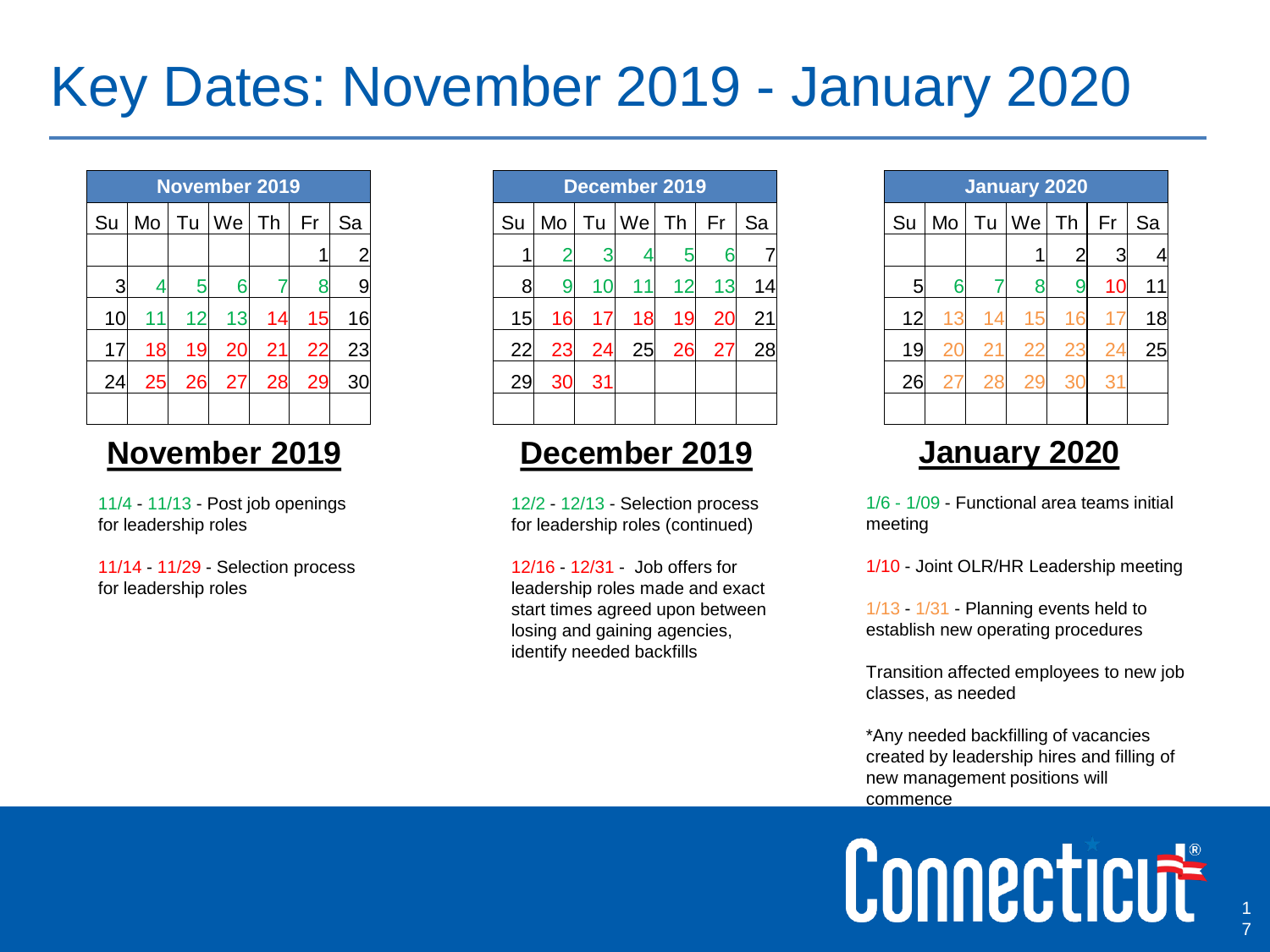#### Key Dates: February 2020 – April 2020

| <b>February 2020</b> |    |    |    |    |    |    |  |
|----------------------|----|----|----|----|----|----|--|
| Su                   | Mo | Tu | We | Th | Fr | Sa |  |
|                      |    |    |    |    |    |    |  |
| $\overline{2}$       | 3  | 4  | 5  | 6  |    | 8  |  |
| 9                    | 10 | 11 | 12 | 13 | 14 | 15 |  |
| 16                   | 17 | 18 | 19 | 20 | 21 | 22 |  |
| 23                   | 24 | 25 | 26 | 27 | 28 | 29 |  |
|                      |    |    |    |    |    |    |  |

#### **February 2020**

2/3 - 2/28 - Operational planning continues

|    | <b>March 2020</b> |    |    |    |    |    |  |
|----|-------------------|----|----|----|----|----|--|
| Su | Mo                | Tu | We | Th | Fr | Sa |  |
|    | $\overline{2}$    | 3  | 4  | 5  | 6  |    |  |
| 8  | 9                 | 10 | 11 | 12 | 13 | 14 |  |
| 15 | 16                | 17 | 18 | 19 | 20 | 21 |  |
| 22 | 23                | 24 | 25 | 26 | 27 | 28 |  |
| 29 | 30                | 31 |    |    |    |    |  |
|    |                   |    |    |    |    |    |  |

#### **March 2020**

 $3/2 - 3/31$ Operational planning continues

Form IT project teams from SMEs and volunteers

Begin priority IT projects:

- Digitization of HR related files (ScanOptics) and HR Service Delivery System (PeopleDoc)
- AI for automated short-listing of eligible lists

| <b>April 2020</b> |    |    |    |                |    |    |  |
|-------------------|----|----|----|----------------|----|----|--|
| Su                | Mo | Tu | We | Th             | Fr | Sa |  |
|                   |    |    |    | $\overline{2}$ | 3  |    |  |
| 5                 | 6  |    | 8  | 9              | 10 | 11 |  |
| 12                | 13 | 14 | 15 | 16             | 17 | 18 |  |
| 19                | 20 | 21 | 22 | 23             | 24 | 25 |  |
| 26                | 27 | 28 | 29 | 30             |    |    |  |
|                   |    |    |    |                |    |    |  |

#### **April 2020**

 $4/1 - 4/30 -$ Operational planning continues

IT projects continue

Agency file scanning continues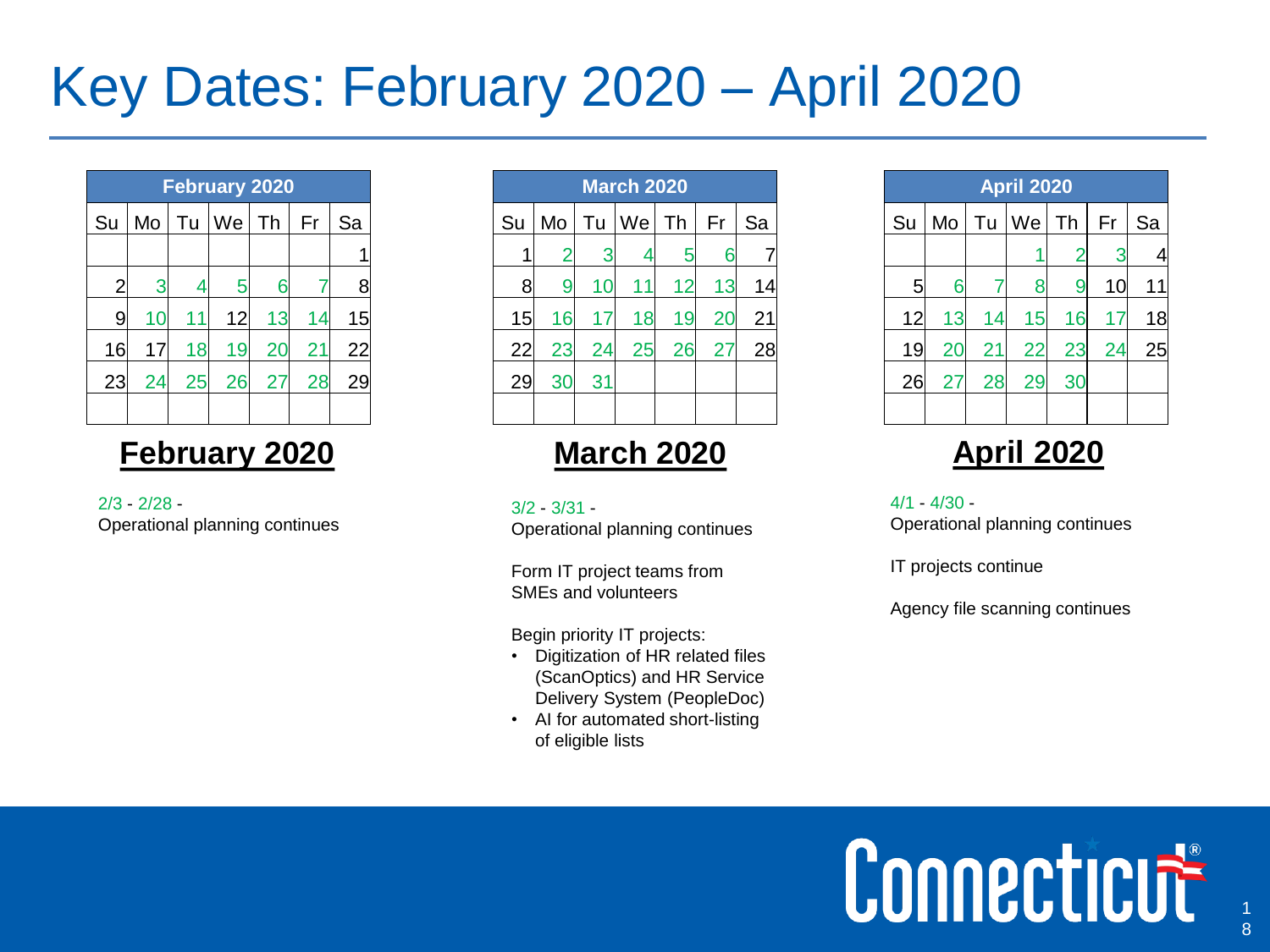#### Key Dates: May 2020 – July 2020

|    | <b>May 2020</b> |    |    |    |    |                |  |  |
|----|-----------------|----|----|----|----|----------------|--|--|
| Su | Mo              | Tu | We | Th | Fr | Sa             |  |  |
|    |                 |    |    |    |    | $\overline{2}$ |  |  |
| 3  | 4               | 5  | 6  |    | 8  | 9              |  |  |
| 10 | 11              | 12 | 13 | 14 | 15 | 16             |  |  |
| 17 | 18              | 19 | 20 | 21 | 22 | 23             |  |  |
| 24 | 25              | 26 | 27 | 28 | 29 | 30             |  |  |
| 31 |                 |    |    |    |    |                |  |  |

#### **May 2020**

 $5/1 - 5/29 -$ Operational planning continues

IT projects continue

Agency file scanning continues

|    | <b>June 2020</b> |    |    |    |    |    |  |
|----|------------------|----|----|----|----|----|--|
| Su | Mo               | Tu | We | Th | Fr | Sa |  |
|    |                  | 2  | 3  | 4  | 5  | 6  |  |
|    | 8                | 9  | 10 | 11 | 12 | 13 |  |
| 14 | 15               | 16 | 17 | 18 | 19 | 20 |  |
| 21 | 22               | 23 | 24 | 25 | 26 | 27 |  |
| 28 | 29               | 30 |    |    |    |    |  |
|    |                  |    |    |    |    |    |  |

#### **June 2020**

 $6/1 - 6/30 -$ Operational planning continues

IT projects continue

Agency file scanning continues

| <b>July 2020</b> |    |    |    |    |    |    |  |  |
|------------------|----|----|----|----|----|----|--|--|
| Su               | Mo | Tu | We | Th | Fr | Sa |  |  |
|                  |    |    |    | 2  | 3  | 4  |  |  |
| 5                | 6  |    | 8  | 9  | 10 | 11 |  |  |
| 12               | 13 | 14 | 15 | 16 | 17 | 18 |  |  |
| 19               | 20 | 21 | 22 | 23 | 24 | 25 |  |  |
| 26               | 27 | 28 | 29 | 30 | 31 |    |  |  |
|                  |    |    |    |    |    |    |  |  |

#### **July 2020**

 $7/1 - 7/31 -$ Operational planning continues

IT projects continue

Agency file scanning continues

7/8 - Agency Transition Planning Report due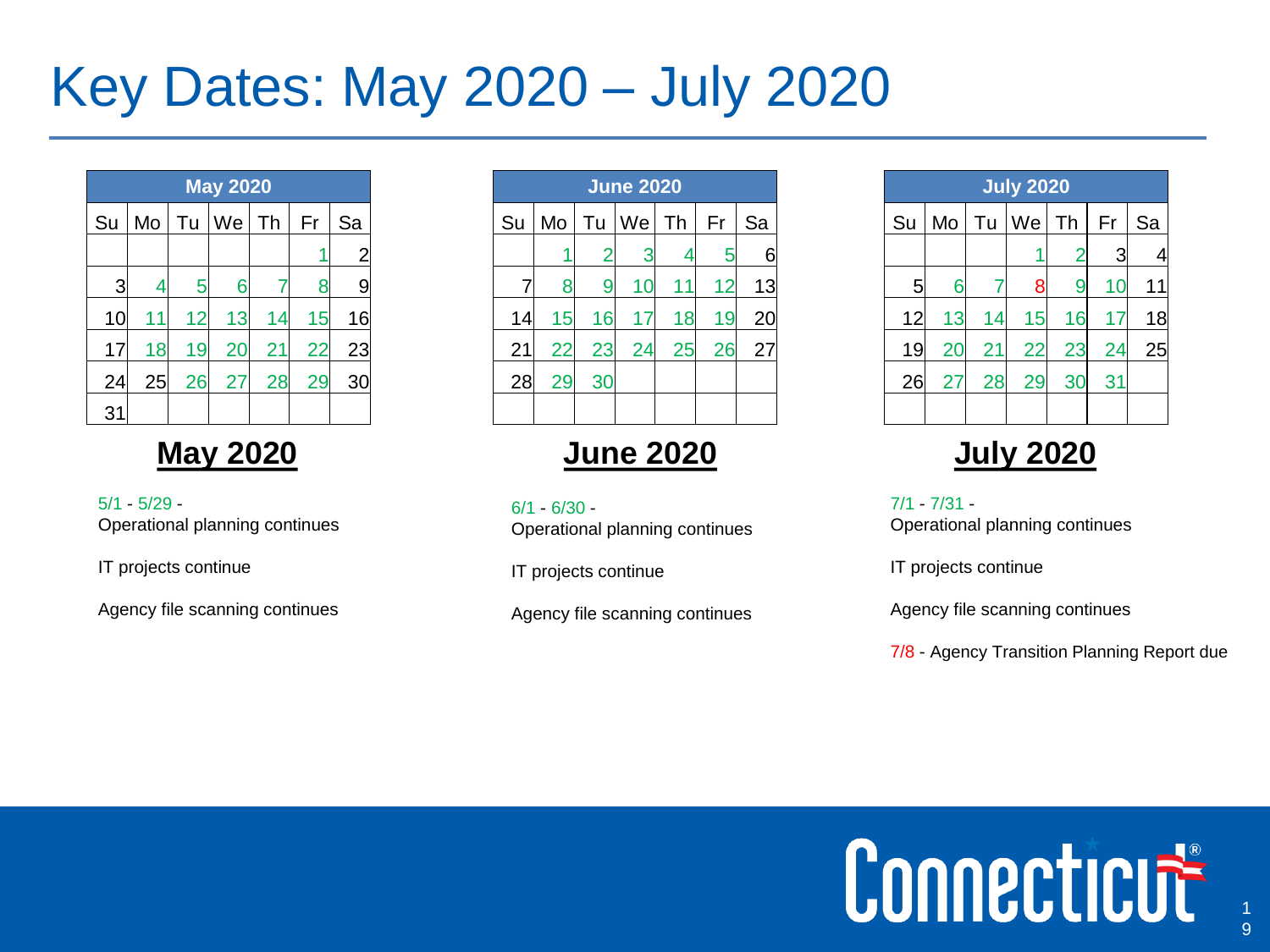#### Key Dates: August 2020

| <b>August 2020</b> |    |    |    |    |    |    |  |  |  |
|--------------------|----|----|----|----|----|----|--|--|--|
| Su                 | Mo | Tu | We | Th | Fr | Sa |  |  |  |
|                    |    |    |    |    |    |    |  |  |  |
| $\overline{2}$     | 3  | 4  | 5  | 6  |    | 8  |  |  |  |
| 9                  | 10 | 11 | 12 | 13 | 14 | 15 |  |  |  |
| 16                 | 17 | 18 | 19 | 20 | 21 | 22 |  |  |  |
| 23                 | 24 | 25 | 26 | 27 | 28 | 29 |  |  |  |
| 3 <sub>C</sub>     | 31 |    |    |    |    |    |  |  |  |

#### **August 2020**

#### 8/3 - 8/31 - Operational planning continues

IT projects continue

Agency file scanning continues

8/28 - Day 1 of new operating structure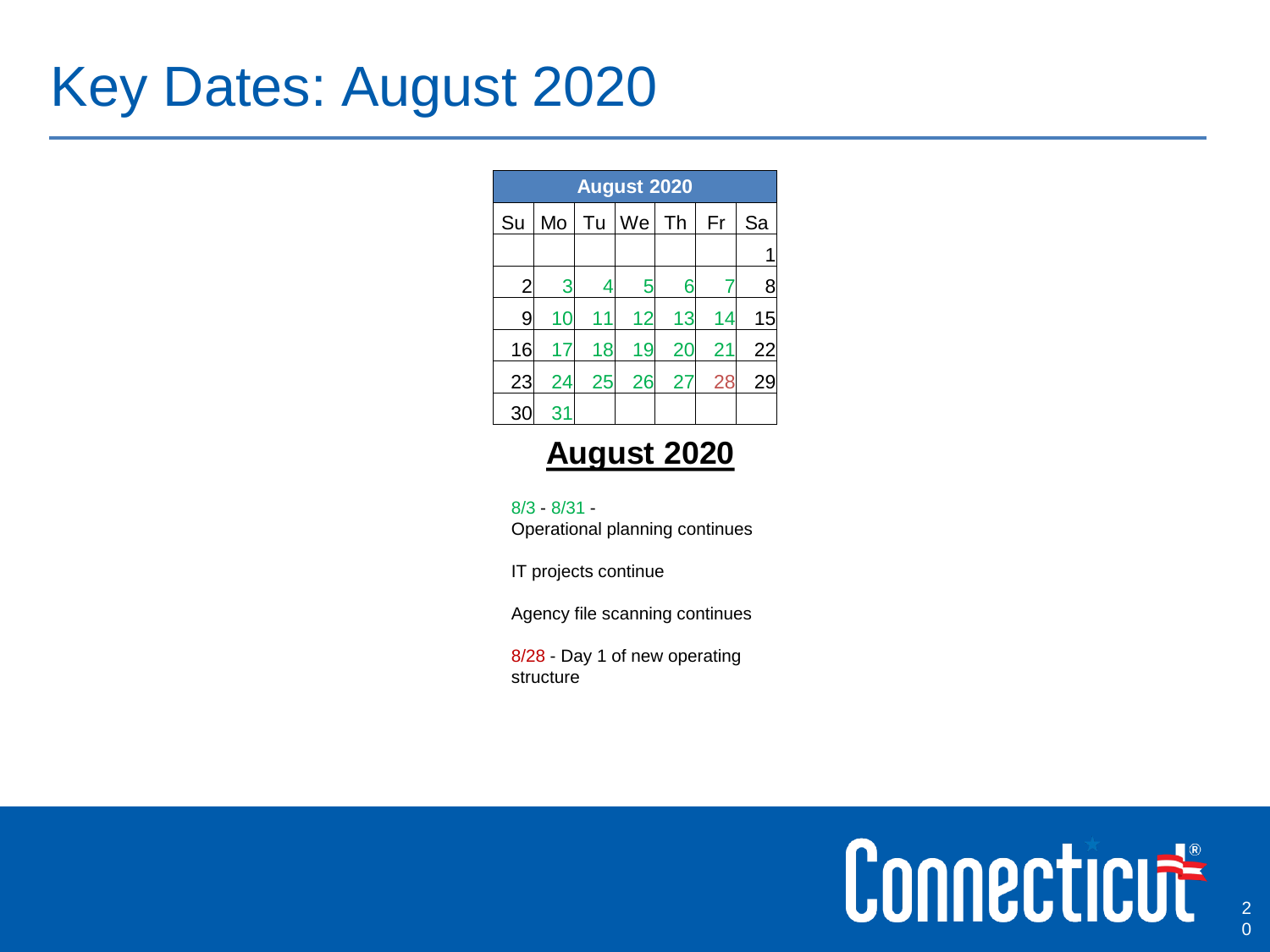### Estimated Key Long Range Dates

- August 28, 2020:
	- Day 1 of new operating structure
	- Affected Human Resources and Labor Relations positions transition from agency budgets to DAS and OPM budgets respectively via MOUs
- Early 2021:
	- All HR related files are digitized and the HR Service Delivery system is in the configuration process
	- **Office moves to be completed in accordance with reopening plans**
	- Maturation of organizational structure, supporting processes, and technologies

# Connecticut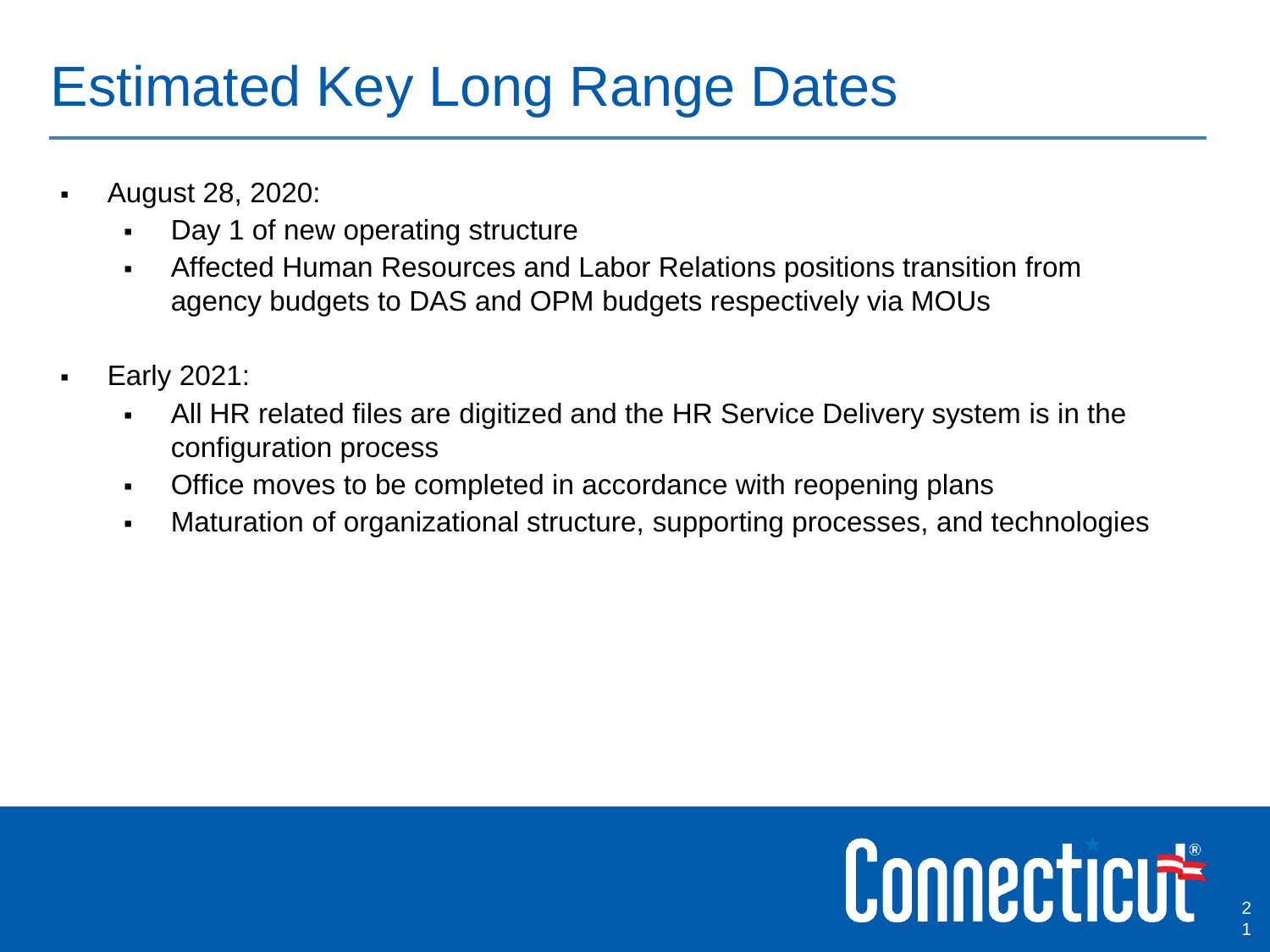### Move Information

- Agency staff move occurs at a later date.
- Identified location: 450 Columbus Blvd, North Tower, Floors 14 and 15
- Agencies' staff remaining on-site:
	- **Agency Labor Relations**
	- Agency Human Resources Business Partners
- Agencies' staff identified to move to 450 Columbus Blvd:
	- **E** Talent Solutions
	- Benefits & Leaves
	- Workers' Compensation
- Agencies' payroll units have transitioned over to their own Fiscal/Admin Offices. Moves have not resulted in additional positions within agencies.
- Ensure that agency HR/Medical/Workers' Compensation files are in order (needed for anticipated digitization)